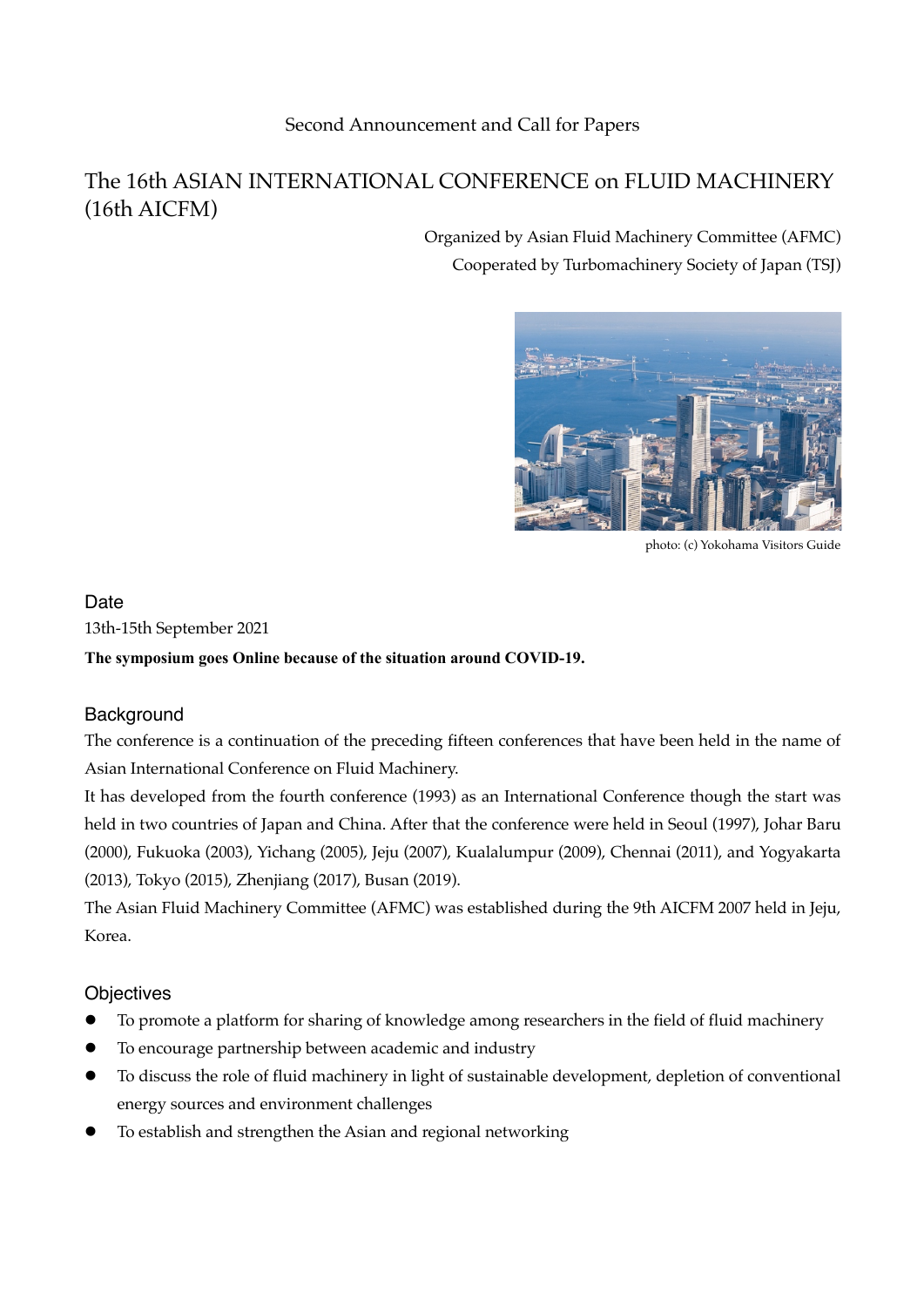## Organized Sessions

Paper dealing with all aspect of various fluid machineries are welcome, e.g. in following areas and key words.

- OS1 : Measurements and Experimental Fluid Dynamics on Turbomachinery
- OS2 : Computational Fluid Dynamics on Turbomachinery
- OS3 : Design Optimization
- OS4 : Cavitation and Multiphase Flows
- OS5 : Tribology and Rotordynamics
- OS6 : Unsteady Phenomena
- OS7 : Noise and Vibration Problems of Turbomachinery
- OS8 : Renewable Energy (Wind, Tidal, Small, Hydro etc.)

OS9 : Pumps

- OS10 : Fans and Compressors
- OS11 : Gas and Steam Turbines
- OS12 : Hydroturbines and Pump-Turbines
- OS13 : Pump Sump
- OS14 : Ocean Energy Machinery and Systems
- OS15 : Turbocharger
- GS : General Session
- (These OS may be modified in the future)

### Scope

Paper dealing with all aspect of various fluid machineries are welcome, e.g. in following areas and key words.

| Compressors                                              | Jet Technology                |
|----------------------------------------------------------|-------------------------------|
| <b>Fans and Blowers</b>                                  | Propulsion                    |
| <b>Gas and Steam Turbines</b>                            | Renewable Energy              |
| <b>Pumps</b>                                             | <b>Turbomachinery Systems</b> |
| <b>Hydro Turbines</b>                                    | <b>Rotor Dynamics</b>         |
| <b>Wind Turbines</b>                                     | Tribology                     |
| <b>Propellers</b>                                        | Measurement Technology        |
| <b>Flow Meters and Valves</b>                            | Cavitation & Two Phase Flows  |
| <b>Vessels</b>                                           | <b>Vibration and Noise</b>    |
| Design, Optimization & Manufacturing of Turbomachinery   |                               |
| Control, Operation, Monitoring & Diagnosis               |                               |
| Turbomachinery Elements including Seals and Bearings     |                               |
| Theoretical, Experimental & Computational Fluid Dynamics |                               |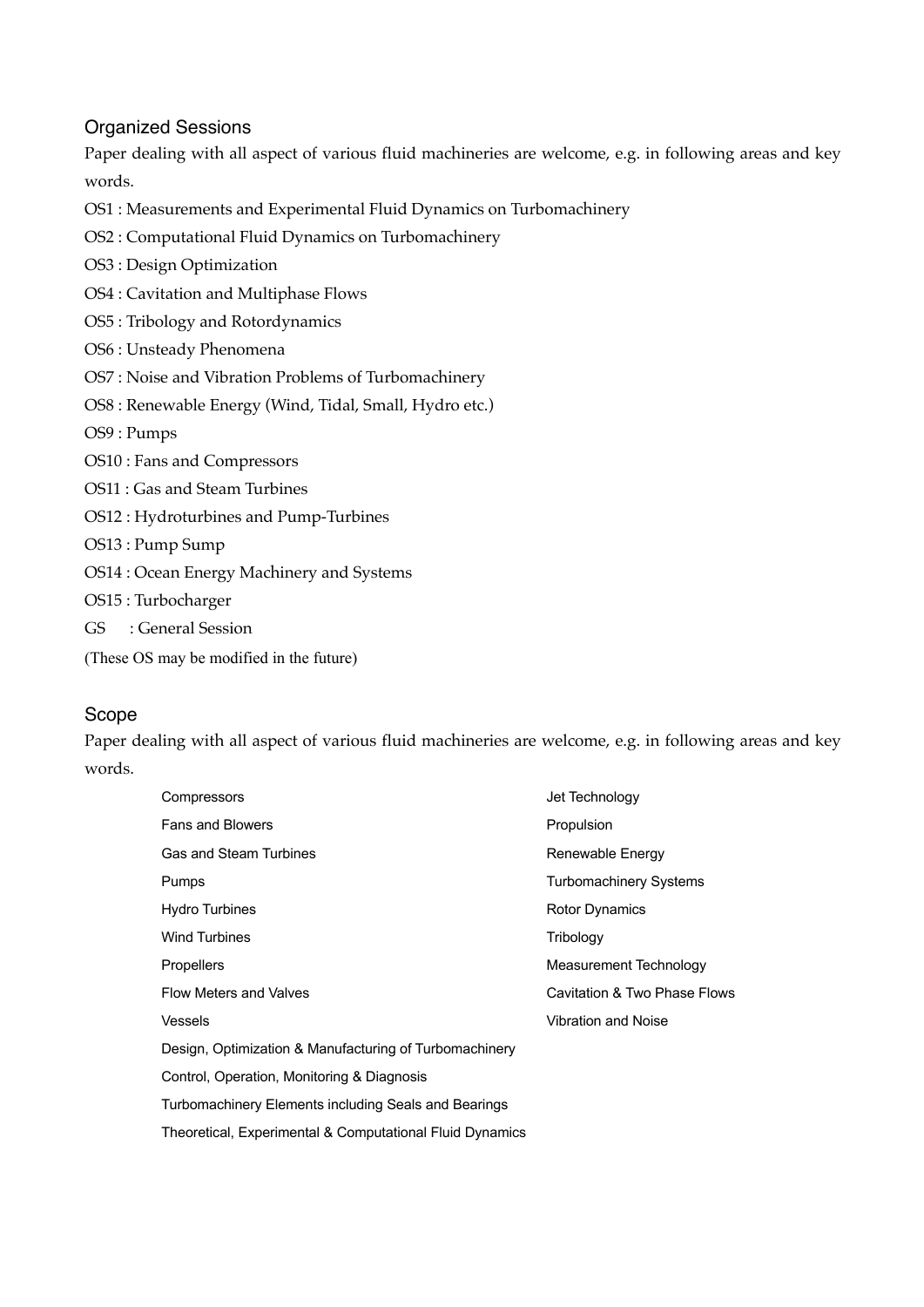### Registration Fee

The registration fee for the conference, proceedings, technical session and refreshments, are follows

|                         | Early Bird        | Standard          |
|-------------------------|-------------------|-------------------|
| Participant / presenter | <b>IPY 18,000</b> | <b>JPY 25,000</b> |
| Student                 | <b>JPY 10,000</b> | <b>JPY 10,000</b> |

#### Important Dates

Abstracts Deadline:**9th April 2021**

Draft Papers Due: 31st May 2021

Final Papers Due: 31st July 2021

#### **Website**

http://aicfm16.ynu.ac.jp

#### **Contact**

jmat@ynu.ac.jp

#### Local Organizing Committee

Chairman: Matsui, Jun (Yokohama National University) Committee Members: An, Byungjin (Ebara Corporation) Enomoto, Yasuyuki (Toshiba Energy Systems & Solutions Corporation) Favrel, Arthur Trsitan (Waseda University) Iga, Yuka (Tohoku University) Kang, Donghyuk (Saitama University) Kato, Chisachi (University of Tokyo) Lee Nak-jong (Waseda University) Minorikawa, Gaku (Housei University) Miyagawa, Kazuyoshi (Waseda University) Murae, Shota (IHI Corporation) Nakanishi, Yuji (Kanagawa UniversiUniversity) Nishibe, Koichi (Tokyo City University) Nohmi, Motohiko (Ebara Corporation) Okajima, Junnosuke (Tohoku University) Shigemitsu, Toru (Tokushima University) Shingai, Kenji (Hitachi Mitsubishi Hydro Corporation)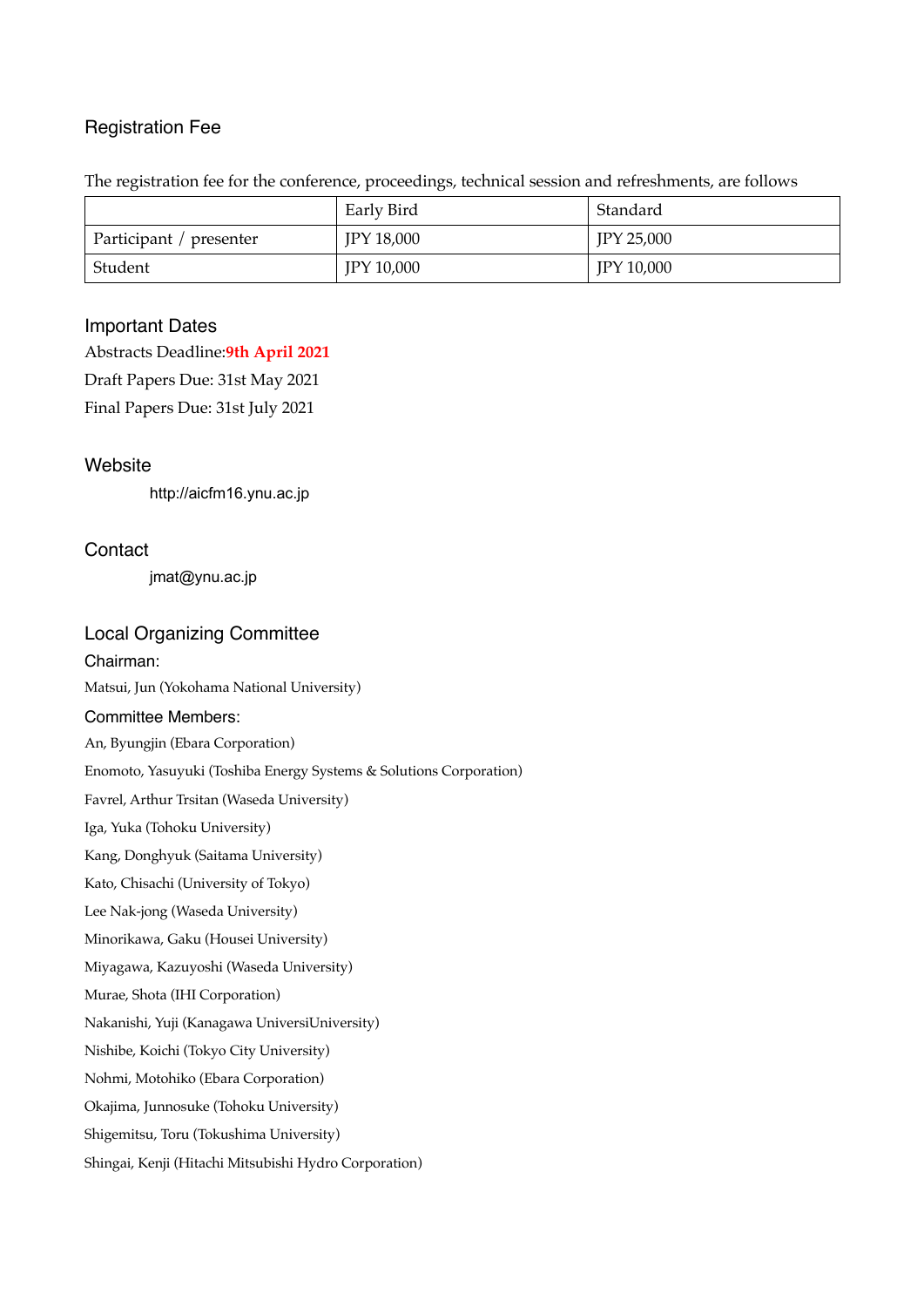Shiono, Yuki (Chiyoda Corporation) Suzuki, Takayuki (Ebara Corporation) Tanaka, Teiichi (National Institute of Technology, Kumamoto College) Tsuda, Shinichi (Kyushu University) Watanabe, Satoshi (Kyushu University) Yokota, Kazuhiko (Aoyama Gakuin University)

#### Asian Fluid Machinery Committee (AFMC)

Chairman: Prof. Kato, Chisachi (The University of Tokyo, Japan) Secretary General: Prof. Watanabe, Satoshi (Kyushu University, Japan) Advisors: Prof. Kim, Kwang-Yong (Inha University, Korea) Professor Emeritus Tsujimoto, Yoshinobu (Osaka University, Japan) Professor Emeritus Furukawa, Akinori (Kyushu University, Japan) Emeritus Professor Wu, Yulin (Tsinghua University, China)

#### Committee Members:

Prof. Feng, Ding (Yangtze University, China) Prof. Xue, Shengxiong (Hefei General Machinery Research Institute, China) President Yuan, Shouqi (Jiangsu University, China) Prof. Zhang, Yangjun (Tsinghua University, China) Prof. Prasad, B,V,S.S.S. (Indian Institute of Technology Madras, India) Prof. Prabhu, Siddini Venkatesh (Indian Institute of Technology Bombay, India) Assoc. Prof. Priyono Sutikno(Institut Teknologi Bandung, Indonesia) Berkah Fajar Tamtomo Kiono (Universitas Diponegoro, Indonesia) Prof. Ahmad Nourbakhsh (University of Tehran, Iran) Assoc. Prof. Mehrdad Raisee Dehkordi (University of Tehran, Iran) Prof. Kato, Chisachi (University of Tokyo, Japan) Prof. Matsui, Jun (Yokohama National University, Japan) Prof. Miyagawa, Kazuyoshi (Waseda University, Japan) Prof. Watanabe, Satoshi (Kyushu University, Japan) Prof. Seung Jin Song (Seoul National University, Korea) Prof. Kim, Youn-Jea (Sungkyunkwan University, Korea) Yang, Soo-Seok (Korea Aerospace Research Institute, Korea) Choi, Young Seok (Korea Institute of Industrial Technology, Korea) Prof. Alias Mohd Noor (Universiti Teknologi Malaysia, Malaysia)